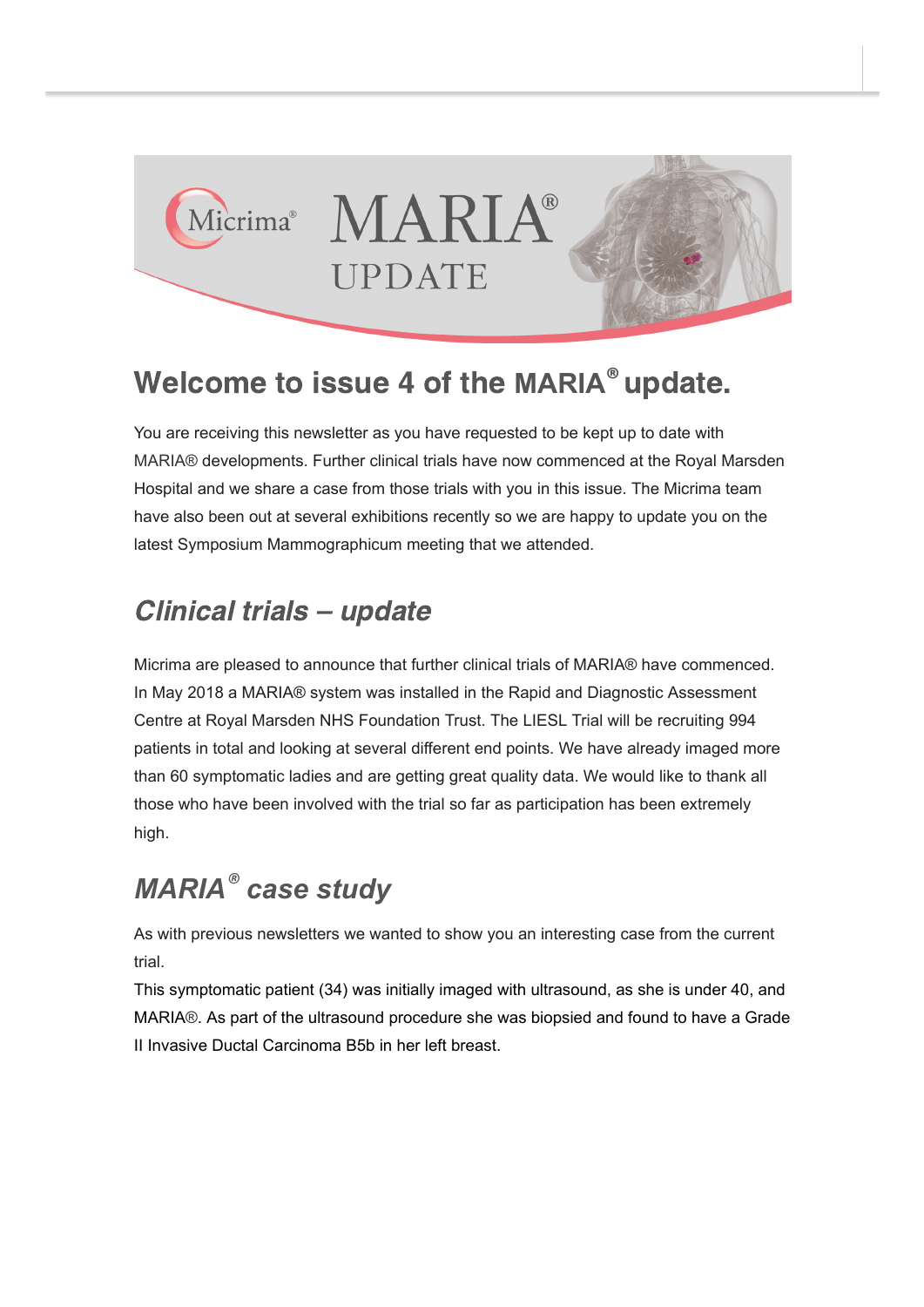

The patient went on to have further imaging with Tomosynthesis and MRI prior to treatment. From her Tomosynthesis images she was considered BI-RADS 'D' classification for density. Although this density heavily masked the extent of the cancer on the Tomosynthesis images, MARIA® clearly identified the cancer in the correct region, validating the technologies potential as a solution for dense breast imaging.

### Symposium Mammographicum 2018

The Micrima exhibition stand at this year's Symposium Mammographicum meeting was busy with delegates keen to find out how our latest clinical trials are progressing, whilst other delegates new to the technology were just intrigued by the fact it requires no radiation or breast compression.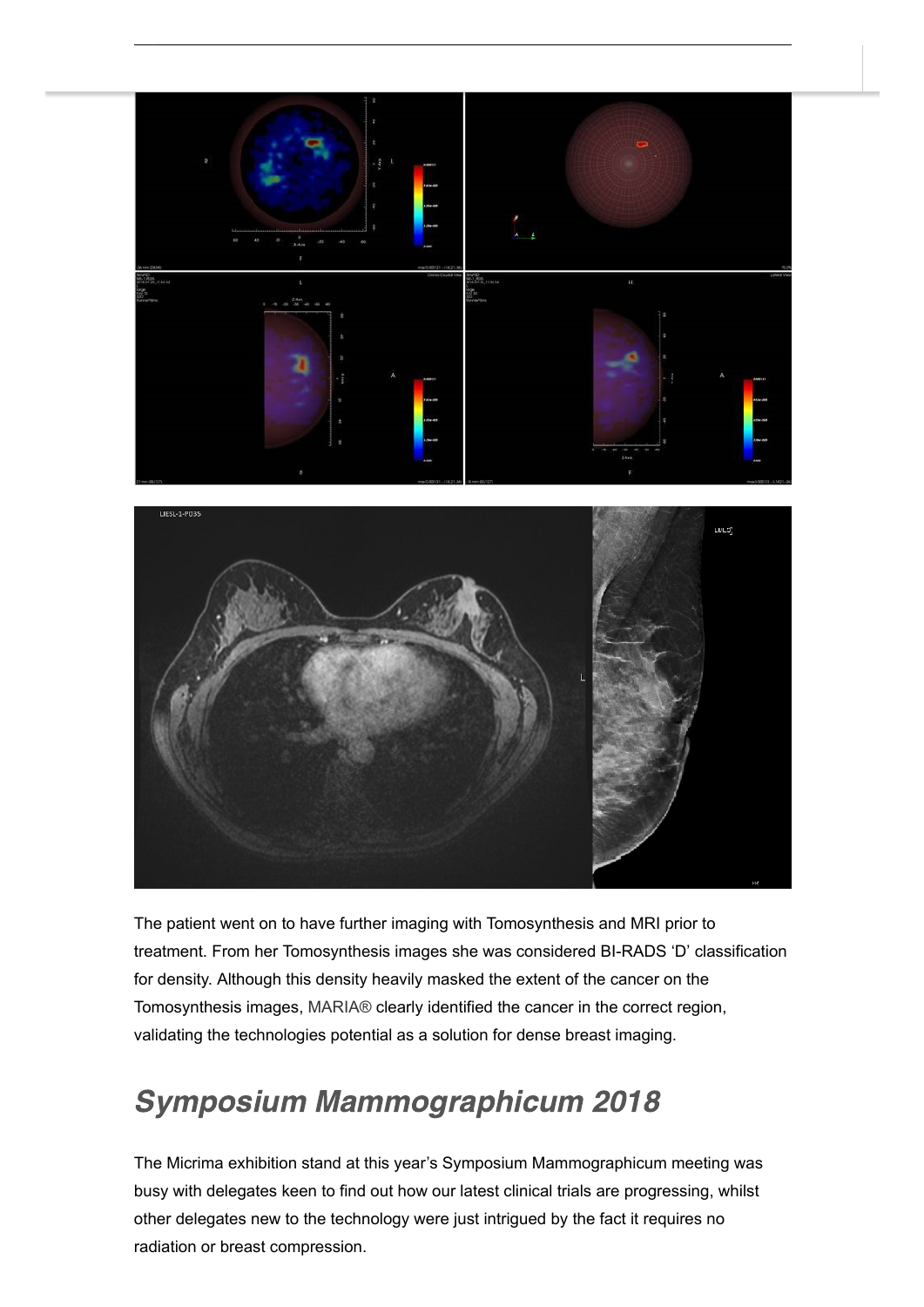possible ways that the breast imaging community could utilise the increased understanding of this important risk factor to improve the services offered to those women who have dense breast tissue. MARIA® technology could be an option for the imaging of this demographic group. As well as getting the opportunity to discuss the MARIA® technology with many of you we were also fortunate to have Dr Trushali Doshi join us to present 2 [posters](http://micrima.com/11-radio-wave-imaging-frequency-response-as-an-aid-to-lesion-charactrization-early-concept-work/) that reflect her research using the MARIA® technology to classify findings within the breast.

This year's event saw an increased interest in the subject of breast density and the



We are aware there has been an increase awareness of MARIA $^{\circledR}$  in ladies attending breast units that ask about this new technology. We were delighted to be able to provide everyone with an update as to our current position and talk about the clinical trials that are underway at the Royal Marsden Hospital. We are happy to attend further QA and study days should you like your staff to be informed of the latest developments.

If you are interested in arranging an overview of the MARIA<sup>®</sup> technology for your local event, please contact neil.emery@micrima.com

#### Next Update

We look forward to sharing more progress on the new clinical trials as they progress. Please find additional information or previous copies of newsletters on our company [website.](http://micrima.com/)